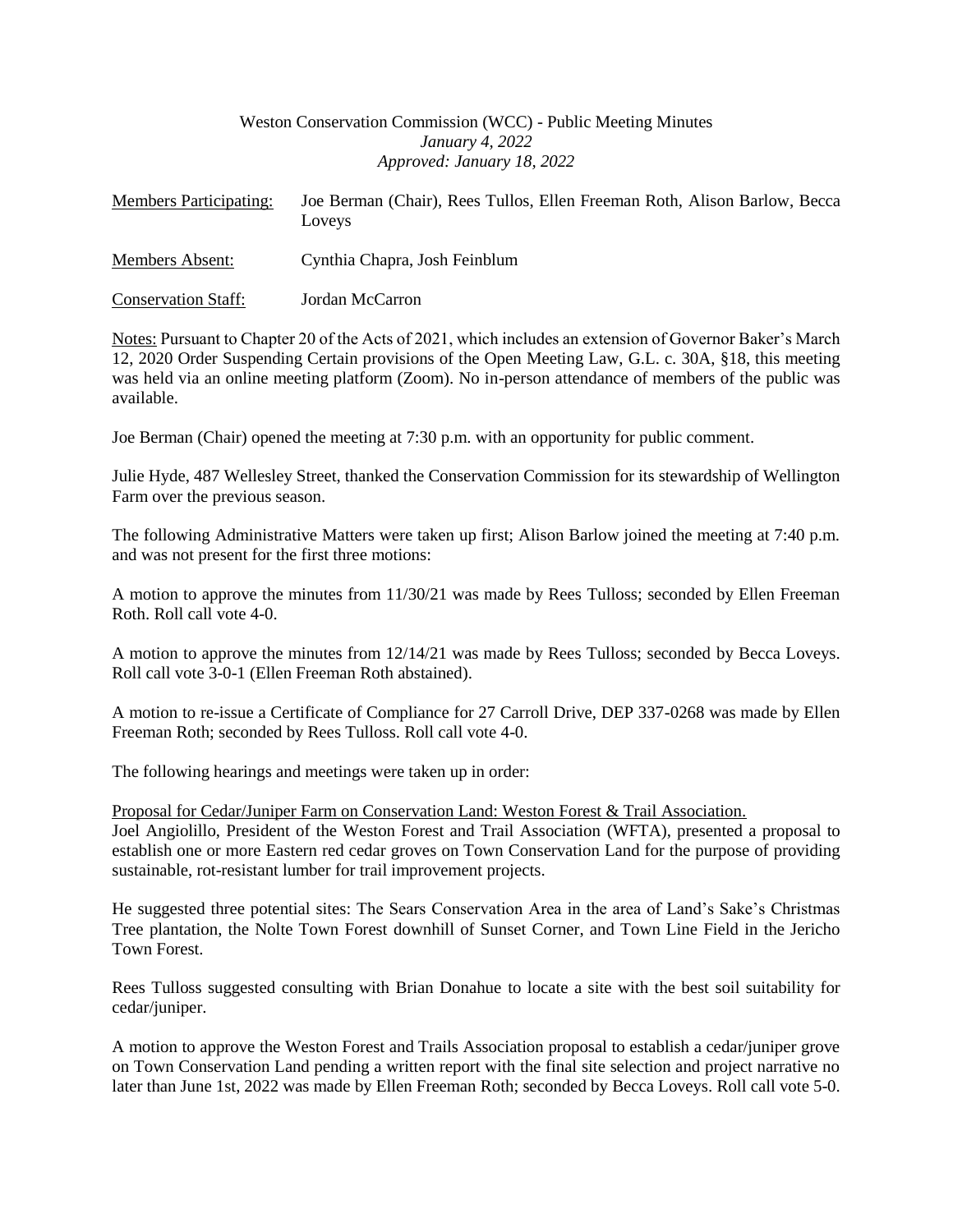## Notice of Intent: 162 Winter Street: 337-1432; K. Zhao

Vito Colonna, Connorstone Engineering, Inc, provided an overview of the project which includes three small additions to the existing house plus a deck off the rear of the house and reconfigured walkways at the front of the house. The work will also include a new septic system located to the front of the house. Of this work, only the rear addition and deck are located within the 100-foot buffer zone. The work area is currently existing lawn and no additional tree clearing is required. No work is proposed within the 25-No Disturb Zone and the closest distance between the Bordering Vegetated Wetland and the proposed work area is 50 feet. Sedimentation and erosion controls (10" straw wattles and silt fence) are proposed along the downgradient limit of work.

The Commission previously issued an Order of Conditions for this project at its 11/30/21 meeting; however, the Notice of Intent was reopened due to failure by the applicant to properly notify abutters.

Larry Roth, 42 Sylvan Lane, expressed concern about the degradation of the wetland complex in this area, noting specifically that he had observed yard waste dumping into the wetland by several abutters along Winter Street and Sylvan Lane. Jordan McCarron and Rees Tulloss suggested that Mr. Roth contact the Conservation Office to relay these concerns more specifically, noting that the Conservation Commission relies on residents to provide this type of information.

A motion to close the Notice of Intent hearing for 162 Winter Street, DEP 337-1432, and issue an Order of Conditions was made by Rees Tulloss; seconded by Ellen Freeman Roth. Roll call vote 5-0.

### Notice of Intent: 217 Summer St, DEP 337-14XX; Howe Development Corp.

Robert Melvin, Stamski and McNary, Inc., provided an overview of the project on behalf of the applicant, which involves the following improvements to the existing single-family home: construction of a new deck, two balconies, and an extension to the existing attached garage. The existing septic tank is proposed to be removed and replaced to accommodate the construction of the new deck. In order to access the southern backyard, the existing steps from the driveway are proposed to be razed and replaced with grading of fill on a 1.5 to 1 slope. A 324 square-foot driveway extension is proposed to the south of the main existing driveway with a 9-foot retaining wall. The proposed balconies on the northern face of the house will be repaired and reconstructed without the use of heavy equipment. A siltation barrier (either a 12-inch filter mitt or haybale and silt fence) is proposed at the down gradient limit of work. All work is located within the 200-foot Riverfront Area to Meadow Brook. The proposed deck and garage addition are also located within the 100-foot buffer zone.

Rees Tulloss pointed out that the footings for the front balconies, including the retaining wall on the front side of the house, appeared to be eroding and degraded and suggested the applicant consider including those repairs under the current proposal.

Jordan McCarron pointed out that the project needs to meet the Riverfront Area performance standards for redevelopment, specifically 310 CMR 10.58(5)(e), and that the applicant needs to provide more information and detailed plans on how the project will provide restoration of degraded area at a ratio of 1:1 for the additional 800 sq. ft. of degraded area being proposed.

David Howe, Howe Development Corporation, suggested several areas on the property that would be good candidates for restoration, including a pea stone patio area in the backyard of the residence and the sloped areas around the proposed driveway expansion.

Jamie O Connell, Cambridge Water Department, pointed out that the property's Riverfront Area is tributary to the Stony Brook Reservoir. Because of this, she requested that the Conservation Commission interpret the restoration requirements under 310 CMR 10.58(5)(e) more strictly, pointing out that the definition of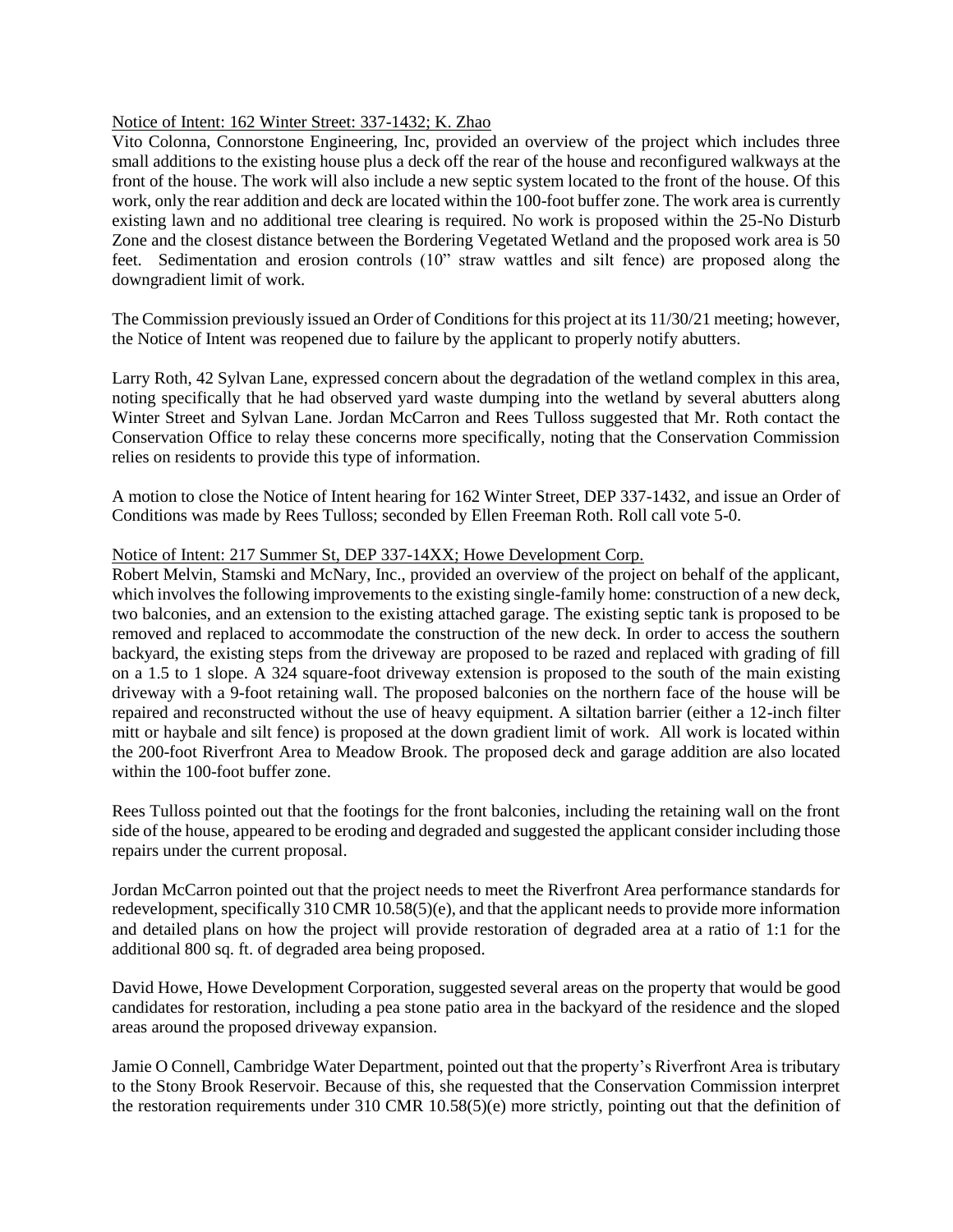"degraded" within the Wetlands Protection Act requires the "absence of topsoil" and thus, any proposed restoration must be in an area that meets this definition.

Mr. McCarron and Ms. O Connell agreed to meet with Mr. Howe at the site and evaluate the areas being proposed for restoration. Mr. Howe would then need to submit updated plans, including a detailed restoration plan, for review by the Commission.

A motion to continue the Notice of Intent hearing for 217 Summer Street, DEP 337-1432, to January 18th at 8:30 pm by request of the applicant by Ellen Freeman Roth; seconded by Rees Tulloss. Roll call vote 5- 0.

Notice of Intent: 355 Highland Street, DEP 337-1435; N. Keramaris

Nathanial Cataldo, Stamski and McNary, Inc, provided an overview of the project on behalf of the applicant, which involves the removal of the existing dwelling and construction of a new single-family dwelling and its appurtenances. Proposed work within 100' of a BVW includes grading associated with the construction of the proposed dwelling, construction of a portion of steps with retaining walls, construction of a subsurface drainage structure and associated drain lines, constructed of a fence, and tree clearing as well as invasives removal and replanting. A siltation barrier (12-inch filter mitt and silt fence) is proposed along the downstream limit of work line to prevent indirect alteration of the resource area during construction. A dewatering still to provide an area for construction dewatering to be pumped is proposed within the 100 foot buffer zone. No work is proposed within the Weston Conservation Commission's 25-Foot No-Disturb Zone. This lot abuts land owned by the Weston Forest and Trails Association.

The project will go before the Planning Board for Residential Site Plan Approval with a hearing scheduled for mid-March 2022.

David Jay, the landscape designer for the project, provided a description of the landscape plan for the project, which includes a mulch walking path within the Buffer Zone and the need for extensive invasive plant work. Rees Tulloss commented on the immense *Asiatic* bittersweet population on the property.

Rob Nahigian, 365 Highland Street, expressed concern for the potential loss of privacy between his property and the subject property and requested more information about the tree removal proposed for the site. Mr. Cataldo explained that a full tree survey and tree removal plan for the property was forthcoming.

Mr. Nahigian also expressed concern that the project might encroach on the adjacent Weston Forest and Trail Association (WFTA) land. Kristin Dykema Barbieri, WFTA Trustee, agreed to meet with Mr. Nahigian and the property owner, Nicholas Keramaris, to locate and flag the corner bound of the WFTA lot.

The Commission and Mr. Cataldo agreed to continue the hearing to March 1<sup>st</sup> to allow time for Planning Board and stormwater review and comments, with the potential to continue further into March if substantial revisions to the current plans were needed.

A motion to continue the Notice of Intent hearing for 355 Highland Street, DEP 337-1435, to March 1st, 2022 at 7:30 pm at request of the applicant was made by Ellen Freeman Roth; seconded by Rees Tulloss. Roll call vote 4-0 (Becca Loveys did not vote on this motion).

# Notice of Intent: 51 Cedar Road, DEP 337-1434; G. Robinson

Rob Gemma, MetroWest Engineering, provided an overview of the project on behalf of the applicant which involves the construction of three (3) additions to the existing house, installation of a new stormwater management system, construction of a subsurface sewage disposal system to replace a failed system,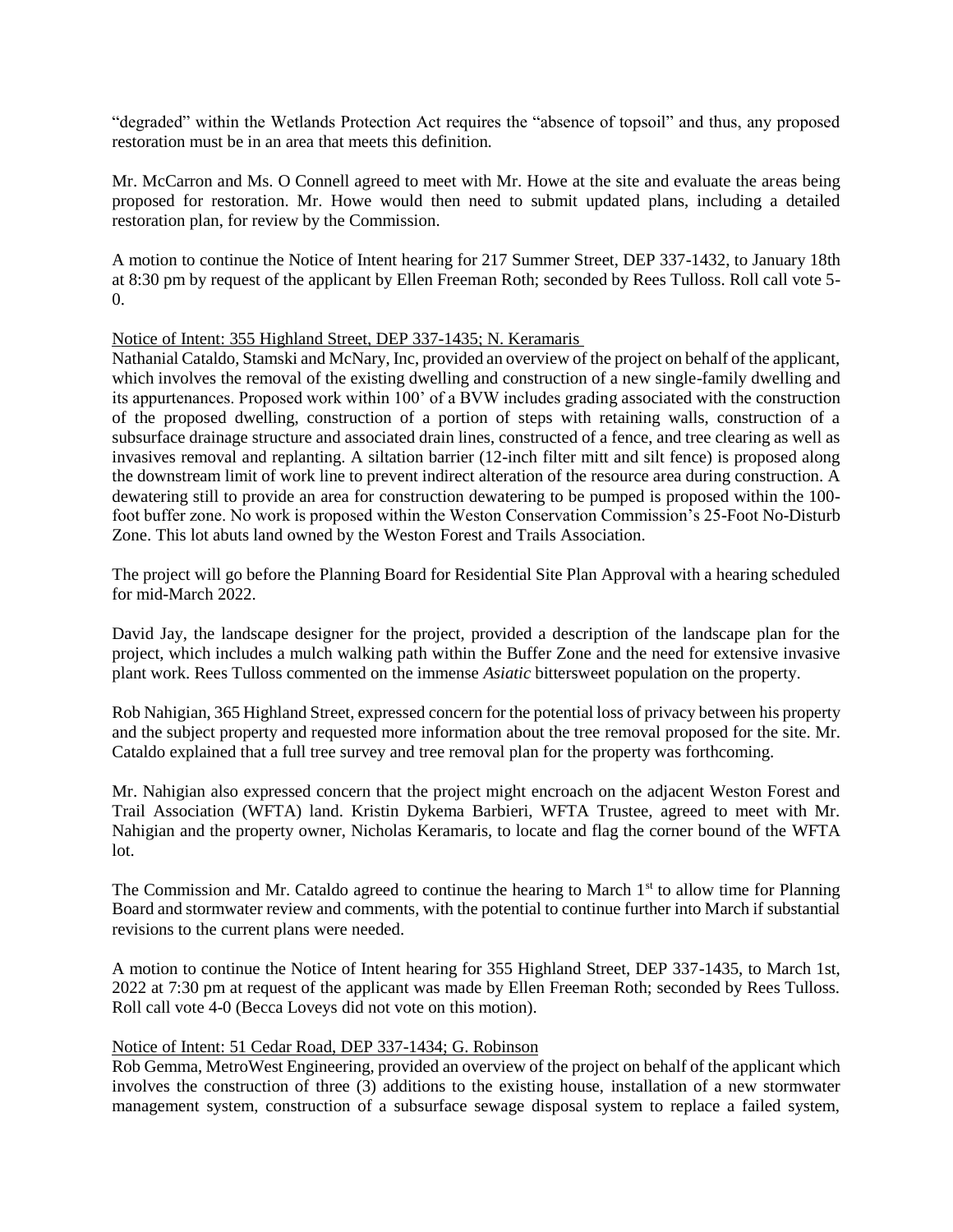construction of a new driveway and improvements to hardscaping and landscaping. The additions consist of a 1,384 SF addition proposed at the front of the house, a 509 SF addition at the rear of the house, and a 169 SF addition connecting the existing house to the existing garage.

All of the proposed work lies within the 200-foot Riverfront Area of Meadow Brook and will need to meet the Riverfront Area Redevelopment Performance Standards under 310 CMR 10.58(5)(e), which requires restoration of degraded area at a ratio of 1:1 for all proposed impervious area beyond what currently exists. In the case of this project, Mr. Gemma's proposal would increase the total degraded area on site by 2,540 square feet.

The proposed infiltration system will fall within the 100-foot Wetland Buffer Zone of the southernmost Bordering Vegetated Wetland. No work is proposed within the 25-foot No Disturb Zone.

Seven (7) trees are proposed to be removed within the 200-foot Riverfront Area, four (4) of which will require mitigation through the Commission's Tree Removal Policy. Mr. Gemma pointed out that the landscape plan for the project includes eleven (11) trees.

Christopher Shirazi, landscape designer for the project, provided a brief overview of the landscape plan for the project, which includes all native plantings and approximately 20,000 square feet of habitat meadow to replace existing turf lawn.

Jamie O Connell, Cambridge Water Department, pointed out that the property's Riverfront Area is tributary to the Stony Brook Reservoir. Because of this, she requested that the Conservation Commission interpret the restoration requirements under 310 CMR 10.58(5)(e) more strictly, pointing out that the definition of "degraded" within the Wetlands Protection Act requires the "absence of topsoil" and thus, any proposed restoration must be in an area that meets this definition.

Ms. O Connell offered that the Cambridge Water Department might consider a Conservation Restriction on the areas of the property proposed for habitat meadow in lieu of requiring restoration of previously "degraded" areas only. The Commission, Ms. O Connell and Mr. Gemma discussed the merits of taking this approach. Ultimately, Graham Robinson, the applicant and property owner, requested that Mr. Gemma re-work the design to reduce the amount of proposed new degraded area in order to comply with the Riverfront Area Performance Standards.

A motion to continue the Notice of Intent hearing for 51 Cedar Road, DEP 337-1434, by Request of the Owner, to January 18th, 2022 at 8:45 pm by Ellen Freeman Roth; seconded by Rees Tulloss. Roll call vote 5-0.

Request for Amendment to Order of Conditions, DEP 337-1196: 441 Glen Road; G. LaMaitre

Brian Nelson, MetroWest Engineering, provided an overview of the project on behalf of the applicant which involves the construction of a new garage and extension of the existing driveway. Approximately 318 SF of the proposed driveway will be located within the 100-foot buffer zone and will be located approximately 87 feet away from the wetland. The proposed garage will be located approximately 94 feet from the wetland and 41 SF will be located within the 100-foot buffer zone. A retaining wall and associated grading are proposed around the driveway extension. The limit of work is approximately 60 feet from the edge of the wetland.

The car barn comes within close proximity to a Weston Forest and Trail Association (WFTA) Conservation Restriction (CR) and trail on the property and Mr. Nelson assured the Commission that the WFTA had been consulted on the design and that the boundary of the CR was clearly staked.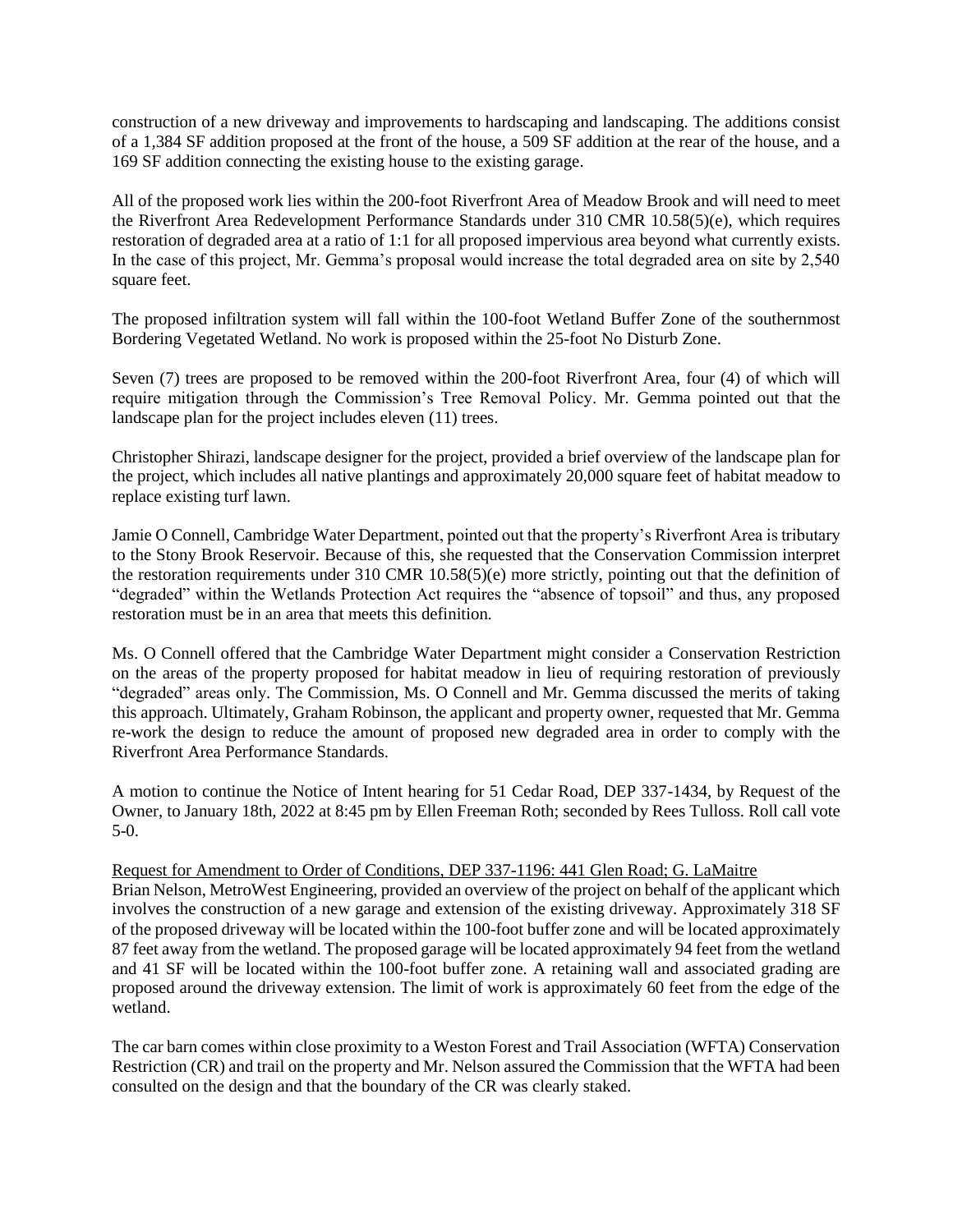The existing sub-surface stormwater system on site, located under the driveway, will be reduced by two chambers, while the basement of the proposed car barn will be modified to replicate the functionality of a sub-surface infiltration system.

Rees Tulloss questioned whether this type of system would work. Mr. Nelson verified that the Planning Board's stormwater consultant, David Conway, had reviewed and approved the design.

A punchlist of stormwater-design related items remain from the existing permit, which included the construction of the house and all associated utilities, grading, driveway reconfiguration, and stream restoration. Jordan McCarron indicated that he would include that punch list in the Findings portion of the Amended Order of Conditions. Mr. Nelson pointed out that the current plans for the car barn have included all of those punch list items.

A motion to issue an Amended Order of Conditions and extend the Existing Order of Conditions to November 29, 2022, and to include the stormwater punchlist from the existing Order of Conditions as agreed to between the applicant and the Commission in the Findings of the Amended Order of Conditions was made by Ellen Freeman Roth; seconded by Rees Tulloss. Roll call vote 5-0.

Mr. McCarron provided the following updates:

The trail relocations at 156 Highland Street and Coburn Meadows approved at the 12/14/21 meeting have been completed.

Josh Feinblum is working on a draft municipal wetlands bylaw, based on the Wellesley Wetlands Protection Bylaw, and will be working with Sandra Gonneville in the Conservation Department to get a draft in front of the Commission in the next few weeks.

Waltham Fields Community Farm has terminated its contract with the Conservation Department to lease the farm fields at Wellington Farm. The Commission expressed its support for keeping the property in active agriculture and Mr. McCarron indicated he would be speaking with Land's Sake about potentially taking over the lease for the 2022 season.

The Commission has been invited to participate in a presentation and discussion on the water storage tank upgrade project along with the Planning Board at the Select Board meeting on 1/11/22.

Joe Berman recused himself from the final hearing of the night:

#### Cont. Notice of Intent: 0 Wellesley Street, DEP 337-14XX; Habitat for Humanity Greater Boston

Rob Gemma, MetroWest Engineering, provided an overview of the project on behalf of the applicant which involves a six-unit, fully affordable housing project to be constructed by Habitat for Humanity of Greater Boston (HHGB). The property is owned by the Town of Weston and the project proposed under this Notice of Intent is in response to a "Request for Proposal Disposition of Municipal Real Estate for Affordable Housing Purposes", issued by the Weston Affordable Housing Trust (WAHT). The three duplex style residential homes proposed will be located near the base of the slope on the woodlot. The buildings will be located within the 100-foot buffer zone, but outside of the 25-foot NDZ and the 200-foot RFA. A very small area of site grading is proposed within the 200-foot RFA, to allow foundation construction to take place. Site access will be provided by a new common driveway located off Wellesley Street. The driveway is located almost entirely outside of Resource Areas. Sanitary sewage will be disposed of in an advanced treatment, Title 5 system. The system will feature secondary treatment, pressure-dosing-dispersal, and the sub-surface sewage disposal field will be located outside all buffer zones and the RFA. Stormwater from the new driveway will be collected and treated with proprietary stormwater treatment units, and discharged